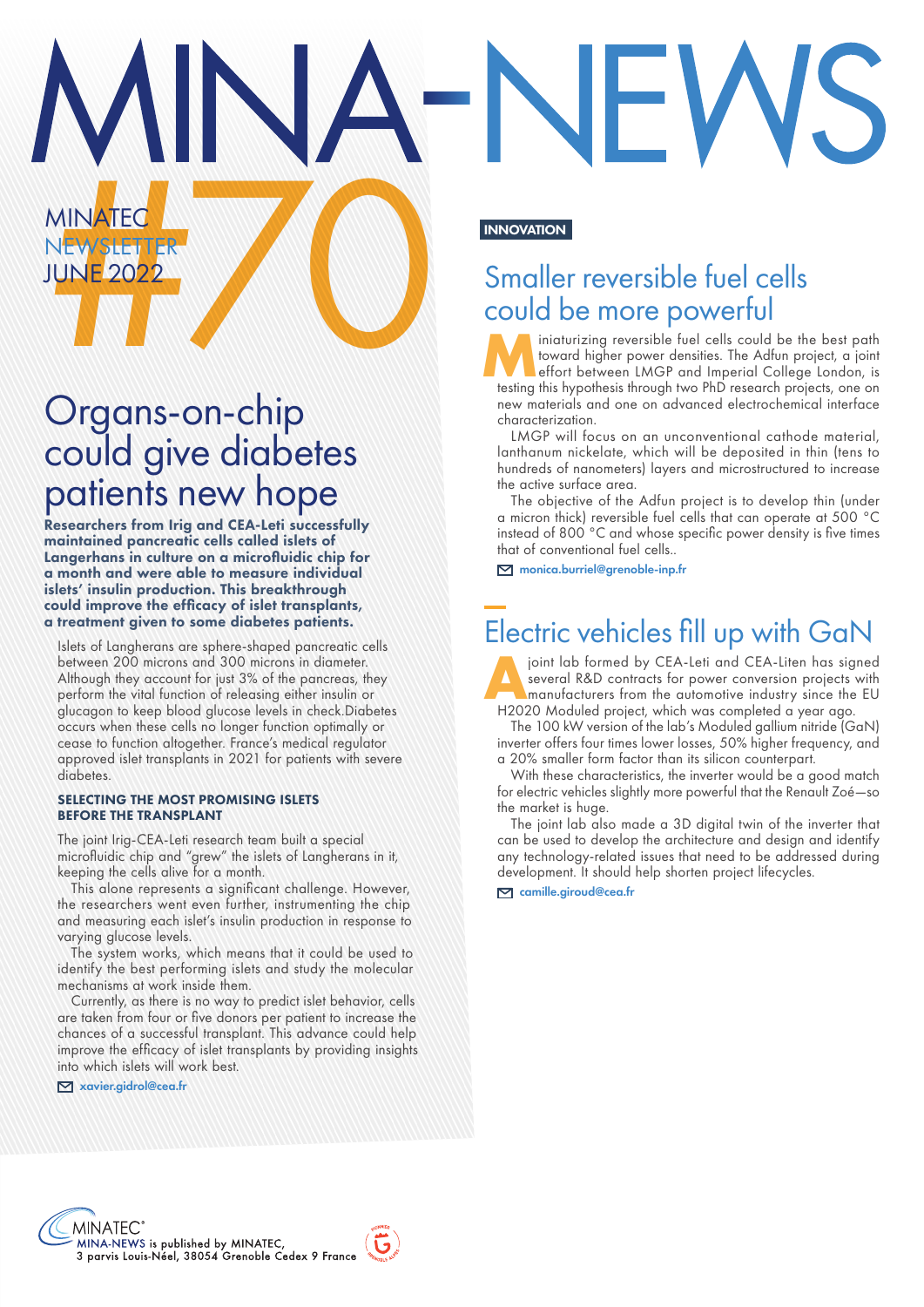

### PreCoM project: powerful sensors for predictive maintenance

EA-Leti developed some truly exceptional wireless vibration<br>and temperature sensors for the EU H2020 PreCoM project<br>on decision support for predictive maintenance.<br>The sensors were tested on ten meter bigh machine tools us and temperature sensors for the EU H2020 PreCoM project on decision support for predictive maintenance.

The sensors were tested on ten-meter-high machine tools used to manufacture wind-turbine hubs.

With power consumption of just 10 µwatts in sleep mode and 10 mW to 15 mW when awake, the sensors are extremely efficient, with a battery life of one year.

They take measurements at high frequencies (10 kHz) and offer a range of 50 meters, even in metal-containing environments.

The matchbox-sized devices can be positioned very close to the milling heads, gears, or bearings, where they can detect early warning signs of excessive wear or damage.

Future improvements could include embedded AI or an energy harvesting system.

camille.giroud@cea.fr

### Nickel almost as good as platinum for fuel cells

**F** uel cells with platinum electrodes are efficient but, because of the material's scarcity and high cost, are not a viable long-term option.

Nickel, much more readily available, could be used as a catalyst, but only if its efficiency can be improved drastically.

A team of researchers from Irig and CEA-Liten developed an electrode with a nickel catalyst grafted on a gas diffusion layer modified with carbon nanotubes that performed well, delivering a current density of 0.4  $A/cm<sup>2</sup>$ , not too far behind platinum's 1  $A/cm<sup>2</sup>$ .

Here's how they did it. Based on insights gained from several advanced characterization techniques used simultaneously, they improved surface concentration of the catalyst and, crucially, active layer hydration.

Up next: integration of the electrode into a fuel cell.

pascale.chenevier@cea.fr bertrand.reuillard@cea.fr

### Memristors find new use in neural networks

**Memristors are used as memory.** But what if they could also be<br>used as the basic building blocks of spiking neural networks?<br>LMGP and TIMA will be investigating this new use for<br>memritters during a two-year MITL80 PRIME p used as the basic building blocks of spiking neural networks? LMGP and TIMA will be investigating this new use for memristors during a two-year MITI 80 PRIME project that is just getting started.

They will be looking at a new memristor material, lanthanum nickelate  $(L\alpha, NiO_4)$ , that should enable multiple stable resistive states during a machine learning process and be able to hold on to the values acquired.

This kind of non-volatile interconnectable artificial synapse could be used to build networks of tens of thousands of synapses.

The scope of the research covers the material, the memristor device, the circuit architecture, and the machine learning algorithm.

A microfabrication technology will also be developed for a 16-memristor SNN.

ioana.vatajelu@univ-grenoble-alpes.fr

### World's first 2D ferromagnetic materials at 229 K

Researchers at Irig achieved a world first when they grew Fe $_{\leq}$ GeTe $_{2}$  thin films on sapphire using molecular-beam epitaxy.

They were able to obtain a single-crystal two-dimensional material with controlled composition. Here, the simple bilayer boasts ferromagnetic ordering at temperatures up to 229 K, compared to under 100 K for most 2D magnets made using mechanical exfoliation.

France's national SOLEIL Synchrotron and other advanced characterization resources were used to study the new material's standout properties.

The researchers are pursuing new advances toward ambienttemperature permanent magnets, with several alloys and dopants currently under evaluation.

Two-dimensional magnets with controlled structures like these could support the development of ultra-compact spintronic devices that can be activated by light or by an electric field.

frederic.bonell@cea.fr

### New material for faster microlasers: the Crumble project

**T** he Crumble project, financed by France's national research agency (ANR), is setting its sights on shorter-pulsed (500 picoseconds instead of 700) and, therefore, more powerful lasers for telecommunications and micromarking.

IMEP-LaHC is coordinating the project, which involves two other labs\* and long-time IMEP-LaHC partner Teem Photonics.

The partners will be developing a new material—chromiumatom doped yttrium-aluminum oxide nanocrystals in a sol-gel matrix—with specific properties for the saturable absorber and active laser medium.

IMEP-LaHC will use this material to fabricate integrated optics on glass substrates.

New waveguides will need to be designed, and the fabrication processes will have to be adapted significantly.

*\*Laboratoire Hubert-Curien at Jean Monnet University in Saint-Étienne and ICCF at Clermont-Ferrand University*

M lionel.bastard@phelma.grenoble-inp.fr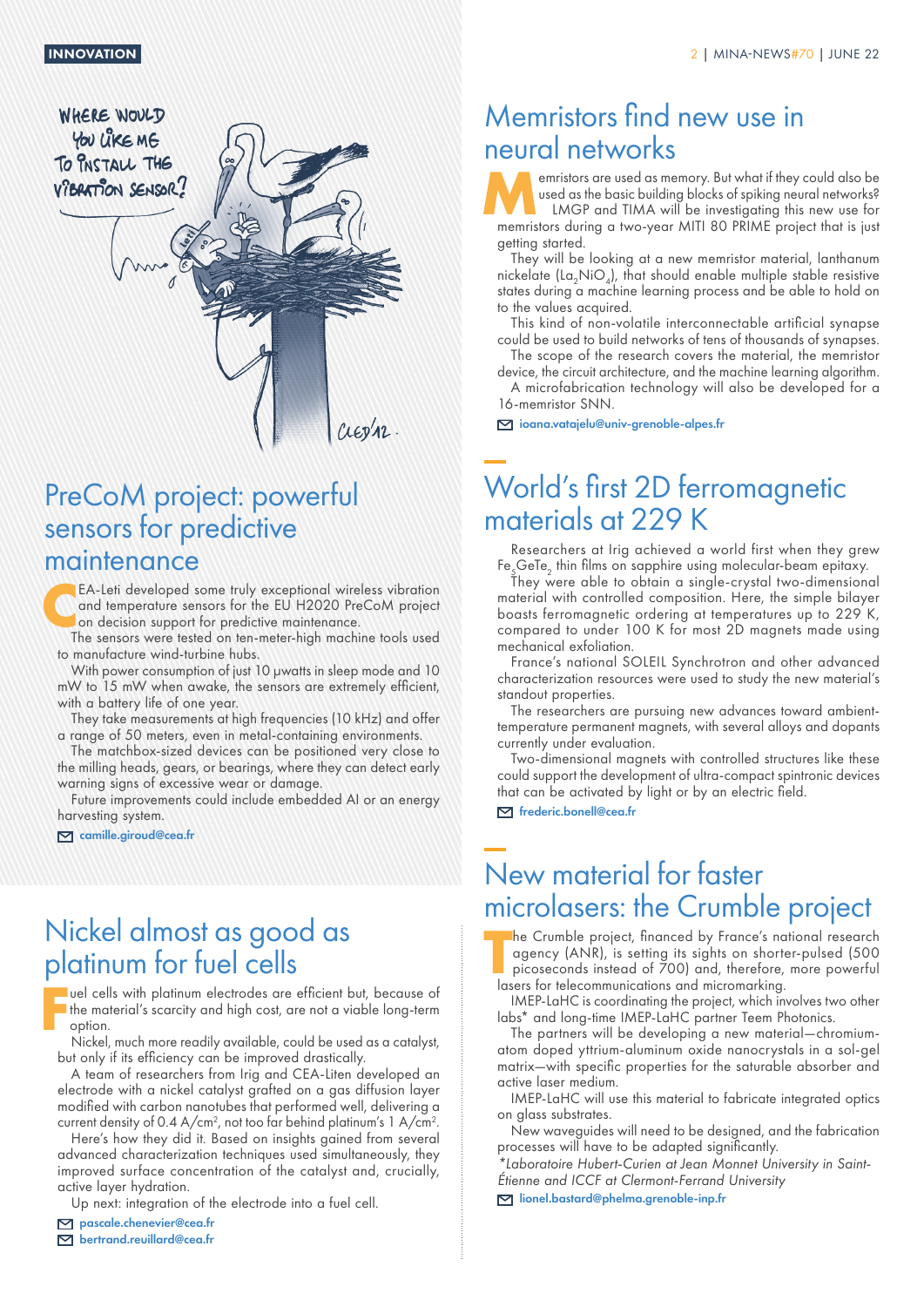### Medical radiology expands into point-of-care imaging

**Radiological diagnostics, which include X-ray and other imaging techniques, can be a challenge if a patient cannot be transported or is located far from a medical imaging facility.<br>A Thales-led project involving CEA-let t** imaging techniques, can be a challenge if a patient cannot be A Thales-led project involving CEA-Leti to develop mobile point-

of-care radiology solutions recently obtained French government funding\*.

The project consortium is investigating a lightweight, ergonomic X-ray machine and a mobile 3D scanner leveraging miniaturized X-ray sources and digital service platforms.

CEA-Leti is working on two aspects. The first is simulating the imaging chain (source, detector, and 3D image reconstruction algorithms) to dimension the target system.

The second is producing the material that will enable highly compact and portable X-ray sources: silicon substrates that carbon nanotubes will be grown on under vacuum.

*\*PSPC grant for industry-building projects coordinated by French clusters*

camille.giroud@cea.fr

# Photovoltaics: yield-boosting solar inverter

**C**EA-Leti and CEA-Liten are joining forces to develop a low-loss inverter to boost photovoltaic solar panel conversion efficiency. Inverters transform the direct current PV panel output into alternating current compatible with domestic electricity networks.

The new inverter is built on 100V and 650V GaN on silicon power transistors. It is faster (150 kHz) and cuts losses by 40% (3% instead of 5%) compared to silicon components. Plus, the transistors can withstand higher temperatures (200 °C instead of 150 °C).

For rooftop installations, the inverter is compact enough to be integrated into every panel. It will primarily address the domesticself consumption market.

A demonstrator will be presented at the upcoming Leti Innovation Days on June 21, 22, and 23.

camille.giroud@cea.fr

### The magnetic superconducting mysteries of heavy-fermion metal UTe

Te<sub>2</sub><br>
ha:<br>
wa<br>
Reser  $Te_{2}$ , which confounds a 60-year-old theory of superconductivity, has captured the scientific community's attention ever since it was discovered in 2018.

Researchers at Irig have now determined that a much stronger than normal magnetic field is required to destroy UTe<sub>2</sub>'s superconductivity.

Even more surprising is that the material's superconductivity actually gets stronger under magnetic fields between 15 tesla and 35 tesla—ten to a hundred times stronger than what conventional materials can withstand.

And, under a magnetic field between 45 tesla and 60 tesla, a new superconducting state is observed.

A "spin-triplet" state could explain this particularly robust superconductivity.

Neutron scattering experiments at ILL point to magnetic fluctuations as playing a role in UTe<sub>2</sub>'s unusual behavior.

georg.knebel@cea.fr

stephane.raymond@cea.fr

### Microtechnology could aid in the study of tau protein's role in Alzheimer's

**T** au protein plays a role in the onset and progression of Alzheimer's disease—that much scientists are sure about.

But, due to a lack of tools for manipulating and studying the protein, its exact role is not known.

CEA-Leti in Grenoble and ICM\* in Paris recently won an Alztec Innovation Program grant to solve this problem.

The researchers in Grenoble will develop a microfluidic circuit to isolate individual cells that contain the tau protein by encapsulating them in micro-droplets of an aqueous solution.

The flow, speed, and pressure inside the circuit will be tightly controlled.

They will also develop a system to distribute the encapsulated cells in 96-well cell culture plates so that dual RNA amplification and screening for the tau protein involved in Alzheimer's can be performed.

*\*ICM is a center for brain and spinal cord research*

camille.giroud@cea.fr

### DAY BY DAY

# The Grenoble branch of nonprofit *Cheer up!* gets back to work

Frace than 200 runners entered the *Race Against Cancer* organized by *Cheer Up!* on April 10. The Grenoble INP -<br>Phelma, UGA student nonprofit helps people between the<br>grees of 12 and 25 living with cancer organized by *Cheer Up!* on April 10. The Grenoble INP - Phelma, UGA student nonprofit helps people between the ages of 12 and 25 living with cancer.

The race raised more than €3,000, marking the nonprofit's post-pandemic comeback.

The funds will be donated to Institut Curie and Fondation de France.

*Cheer Up!* student volunteers are working hard to get their hospital visits back up and running now that Covid-related restrictions are easing.

At the national level, *Cheer Up!* provides training, which is required before volunteers can visit with patients. This has also been on hold since 2020, so it is at the top of the Grenoble branch's agenda.

amina.messaddeq@grenoble-inp.org

### Antennas can be printed on 3D objects with plastronics

**T** he six-year MINT Chair on plastronics recently wrapped up its research. IMEP-LaHC, LG2P, and the S-mart Grenoble Alpes CIM platform will continue to evaluate the potential and performance of the RF antennas developed.

What makes these antennas unique is that they are printed directly onto different-shaped 3D objects using jetting\* print heads mounted on six-axis robots. This new process could be a more efficient alternative than bonding RF or RFID tags.

The research funded by the MINT Chair led to the qualification of the conductive inks used, validation of their adherence to the substrates, and verification that the distance between print head and part is sufficient to handle different sized objects.

A PhD dissertation on the printed antennas' performance is slated for completion this year.

*\*A printing technique that deposits inks of varying viscosities* nadege.reverdy@pagora.grenoble-inp.fr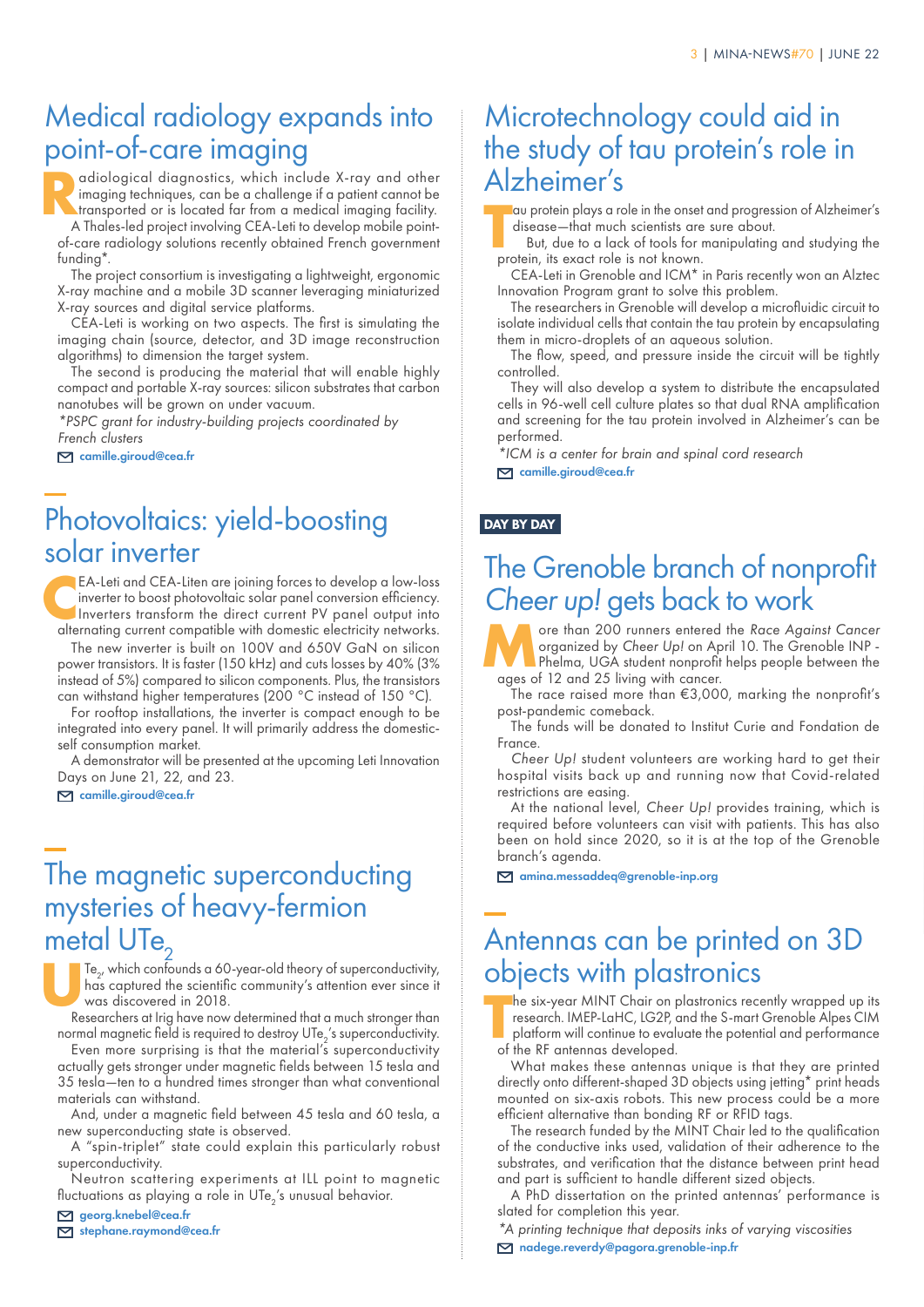#### JÉRÔME GARIN Director, Irig:

### "Our junior scientists are nothing if not passionate about their work."

#### MINA-NEWS: You have been at the CEA for 37 years and plan to retire in September. What is your main takeaway?

**Sme Garin:** I am really pleased to see that our younger scientists are just as passionate about their work as we were about ours back in the 80s. You can just see it, especially at events like PhD student orientation. We did miss out on several of those occasions during the pandemic, but the memories of past ones are dear to me.

#### MINA-NEWS: In terms of science, what has made the greatest impression on you?

: Without a doubt, advances in instrumentation and data analysis. When I was young, you could write an entire dissertation on the sequencing of a single gene. Today, an entire human genome can be sequenced in eight hours. Without this kind of progress, we never would have been able to develop a SARS-CoV-2 vaccine in under a year.

The development of large research infrastructures at the national level has also been a game changer in biology and health, by providing access to shared stateof-the-art equipment. Irig is involved in three of these infrastructures\*. This is nice in terms of recognition for our labs, of course. But it is also a great opportunity.

#### MINA-NEWS: Is there anything you regret?

**G.:** Not so much a regret as an observation. We have moved away from annual funding for basic scientific research and toward project-based funding. It hasn't always been easy to adapt to this change, but we have. What people who work in research want is to be able to devote most of their time to doing experiments and supervising bright young minds.

*\*Frisbi, ChemBioFrance, and ProFI* **D** jerome.garin@cea.fr

### CEA-Leti partnership with UCLouvain off to a great start

**C**EA-Leti and Université Catholique de Louvain (UCLouvain) in Belgium signed a three-year partnership agreement in early 2022 that has already sparked two workshops.

A kickoff workshop was held at UCLouvain in March, and a second workshop, which included CEA-Leti lab tours, took place in Grenoble in late May.

UCLouvain (not to be confused with nearby IMEC) is home to 21 research institutes and 3,000 researchers, making it a major research center. One of its institutes, ICTEAM\*, also recently signed a partnership agreement with CEA-Leti.

The partnership will support advances in micro and nanotechnology, telecommunications, biotechnology, sensors, and RF and mmW circuits—research areas shared by both UCLouvain and CEA-Leti.

The partners are also joining forces around the eco-innovation of electronic devices and circuits for more sustainable electronics.

*\*Institute of Information and Communication Technologies,* 

*Electronics and Applied Mathematics*

susana.bonnetier@cea.fr

# Y.SPOT PARTNERS welcomes two artists-in-residence



**A**telier Arts Sciences, which moved into Y.SPOT in March, is currently hosting two artists-in-residence whose work will be shown at the next Biennale Arts Sciences in October.

A theater company (*La Fabrique des petites utopies*) is exploring a reinterpretation of the audio guide concept through a project called *Lunettes Junes Verne* (Jules Verne Glasses).

The immersive glasses will give tourists a virtual experience as they move through cities and other sites of interest in the real world.

In parallel, circus artist Rachel Martin is working on a project called *Kinesphere 8.0*.

She will perform inside a 20-sided polyhedron instrumented with sensors, the Kinesphere, in an exploration of movement and of the traces the dancer's body in motion leaves behind. The idea is to capture motion in writing, much like a musical score captures a song. *[www.atelier-arts-sciences.eu](http://www.atelier-arts-sciences.eu)*

laurence.bardini@theatre-hexagone.eu

### Émile Rivoire ready for 2,500 km of solar-powered cycling **<sup>É</sup>**

mile Rivoire of Phelma's Class of 2016 is ready for Sun Trip Alpes 2022, a 2,500-km solar-powered cycling adventure. He recently picked up his two CEA-built solar modules which, he hopes, will get him all the way to the finish line without plugging in to the grid.

A team at CEA was tasked with building the 2.3 kilogram, 0.8m<sup>2</sup> modules from commercial SunPower cells on an aluminum honeycomb substrate for structural support.

A 750 Wh lithium-ion battery can be fully charged in two hours of full sunlight, for a range of 80 km to 120 km. Each of the two modules has five power lines so that they can continue to provide a partial power supply even if some of the cells get damaged.

The fully equipped and packed solar bike will weigh in at more than 30 kilograms, but that doesn't scare Émile, who only plans to use the electric assist as just that—an assist.

*Don't miss a special pre-tour event on June 16 at Maison MINATEC where the riders will present their solar-powered bikes. [www.thesuntrip.com/sun-trip-alpes-2022](http://www.thesuntrip.com/sun-trip-alpes-2022/)*

 $\triangleright$ iulie.spinelli@cea.fr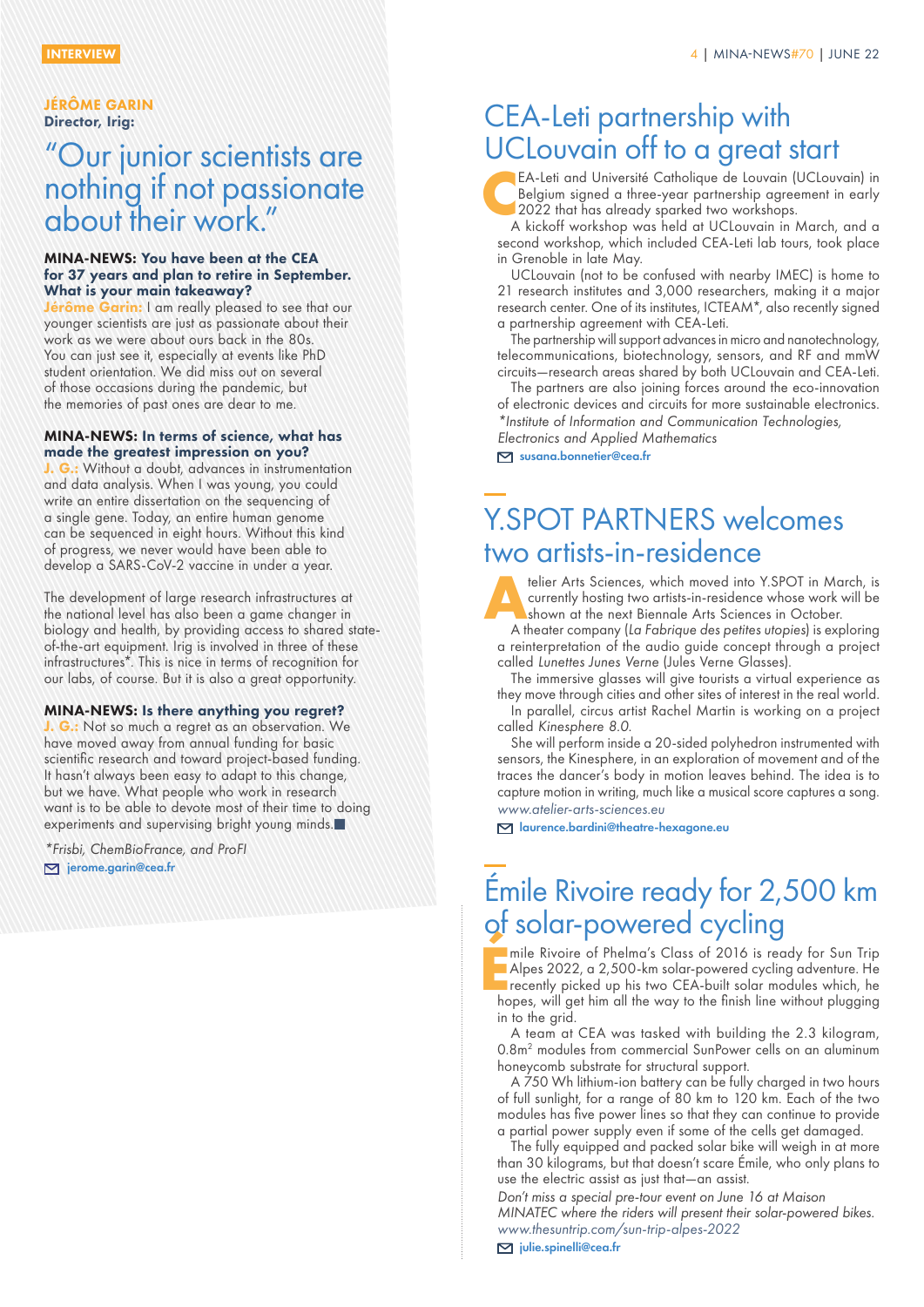#### LIVE FROM MINATEC

### Leti Innovation Days to put a spotlight on eight semiconductor leaders

eti Innovation Days is a much-anticipated event for electronicsindustry stakeholders.

**L** The past year has been unprecedented, whether it was the component shortage or the dizzying pace of progress on a number of technologies.

On June 21 to 23, industry leaders will come together to talk about their company's tech and strategy choices and, of course, network. Eight top semiconductor-industry executives will be in Grenoble for the event:

Robert Chau (Intel), Ted Letavic (Global Foundries), Sundar Ramamurthy (Applied Materials), and Ravi Subramanian (Siemens) will be coming from the US, while Grenoble's ecosystem will be represented by Pierre Barnabé (Soitec), Olivier Blum (Schneider Electric), Jean-Marc Chéry (STMicroelectronics), and, finally, Sébastien Dauvé, CEO of CEA-Leti.

michael.tchagaspanian@cea.fr

### MINATEC to host European IndTech 2022 conference

**As current holder of the Presidency of the Council of the European Union, France is hosting the biennial Conference on Industrial Technologies, IndTech 2022. CEA Grenoble is approximately the event of MINATEC from June 27** European Union, France is hosting the biennial Conference organizing the event at MINATEC from June 27 to 29.

This year's event will focus on tomorrow's industrial technologies and is expected to bring in major stakeholders from Europe and around the globe.

Research organizations, industrial corporations, startups, financers, and policymakers will come together around topics like the environmental and digital transitions.

And the program is impressive, with more than 70 speakers, including from the CEA and Grenoble INP. Topics will include success stories that show sustainability and economic competitiveness can go hand in hand.

IndTech 2022 will also provide a first look at the results of the Horizon Europe calls for projects, and an opportunity to talk about what is ahead for 2023–2024.

*[indtech2022.eu](https://indtech2022.eu)*

bertrand.fillon@cea.fr

### **HORIZONS**

### FD-SOI leaders form next-generation alliance

**C**EA-Leti, Soitec, STMicroelectronics, and GlobalFoundries have formed an alliance on FD-SOI, a technology born 20 years ago at CEA-Leti.

They will work together to develop a next-generation semiconductor for connected vehicles, IoT, Industry 4.0, and 5G and 6G telecommunications.

STMicroelectronics currently volume-manufactures FD-SOI circuits at the 28 nm node. The goal is to move to the 10 nm node.

The alliance is in part a response to the semiconductor shortage. However, it is also a path toward higher performance.

FD-SOI transistors are 25% faster than bulk silicon transistors and require 40% less power. The next generation of semiconductor will capitalize on these advantages.

camille.giroud@cea.fr

### Grenoble engineering students volunteer in Togo

**T** his summer, a group of thirteen Grenoble engineering students will go to Gamé Kové, a village 70 km north of Togo's capital, Lomé. This is the program's fourth consecutive year.

Nonprofit group Solida'Rire is coordinating the month-long mission, which includes five first-year Grenoble INP - Phelma, UGA students. A first group of seven students will depart in mid-June, and a second group of eight will take over in mid-July.

This summer the plan is to build a new building for the community's school, and have the structural work and roof done in time so the building can be used at the start of the next school year. A new team will return the following summer to finish the inside.

While they are there, the volunteers will also teach some math and French to the local children.

*Funds are being raised here: http://tiny.cc/04qruz* 

thibaud.chassignole@grenoble-inp.org

### Getinge of Sweden acquires Fluoptics

**F** luoptics, founded in 2009 to develop and commercialize a technology based on CEA-Leti patents, is the only European company active on the fluorescence-imaging-assisted surgery market. It does business in 20 countries.

In late April, Fluoptics announced that it would be bought out for €26 million in cash on closing by Getinge, one of the world's leading operating table and lighting suppliers.

The two companies had previously—more than a decade ago completed a one-off R&D project together. They will now develop synergies around Getinge's new center for excellence in optics and vision in Orléans, France.

Fluoptics and its 30 employees will remain in Grenoble so that they can maintain ties with their innovation ecosystem, which includes pursuing a relationship with historic partner CEA.

odile.allard@fluoptics.com